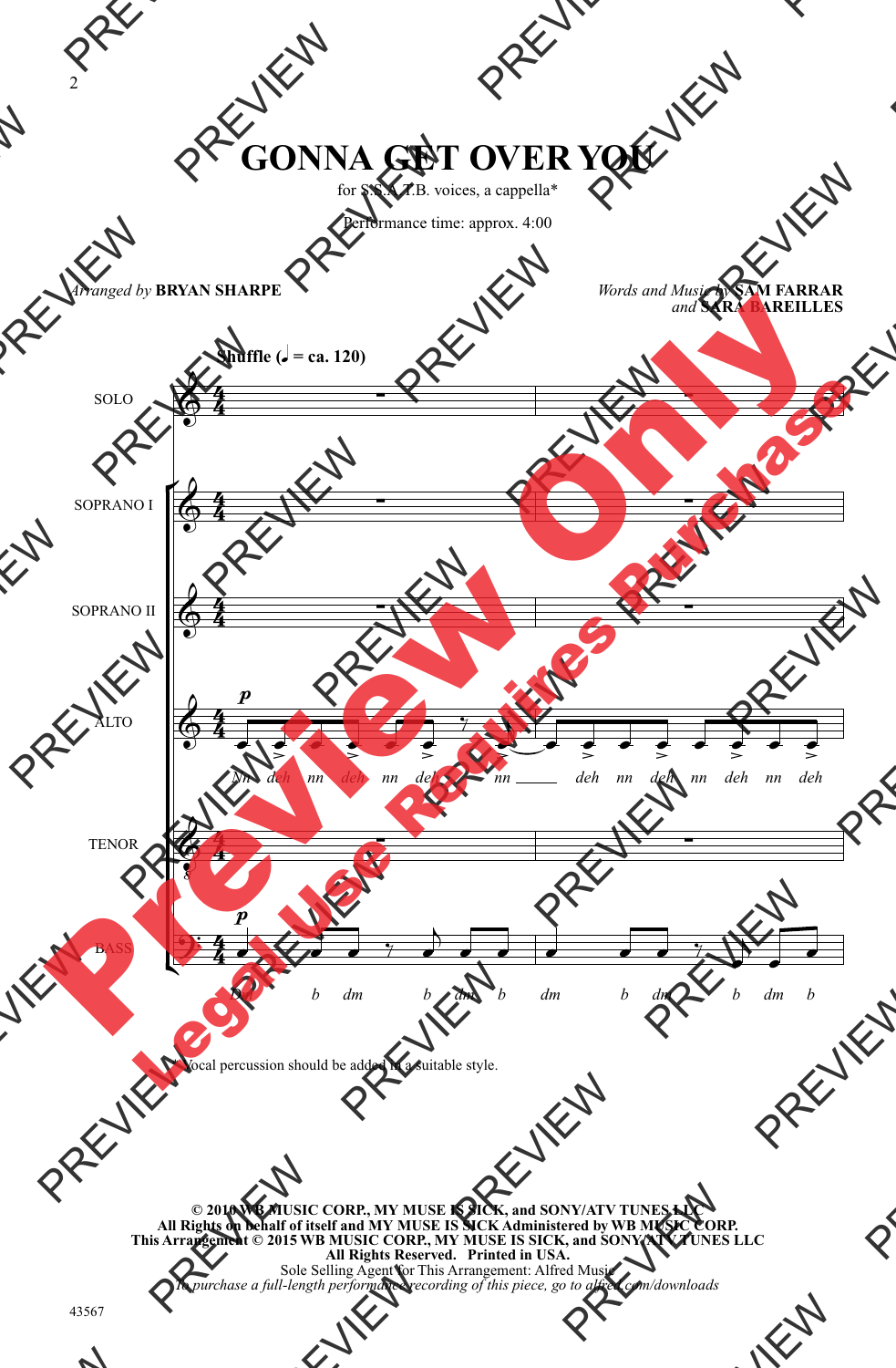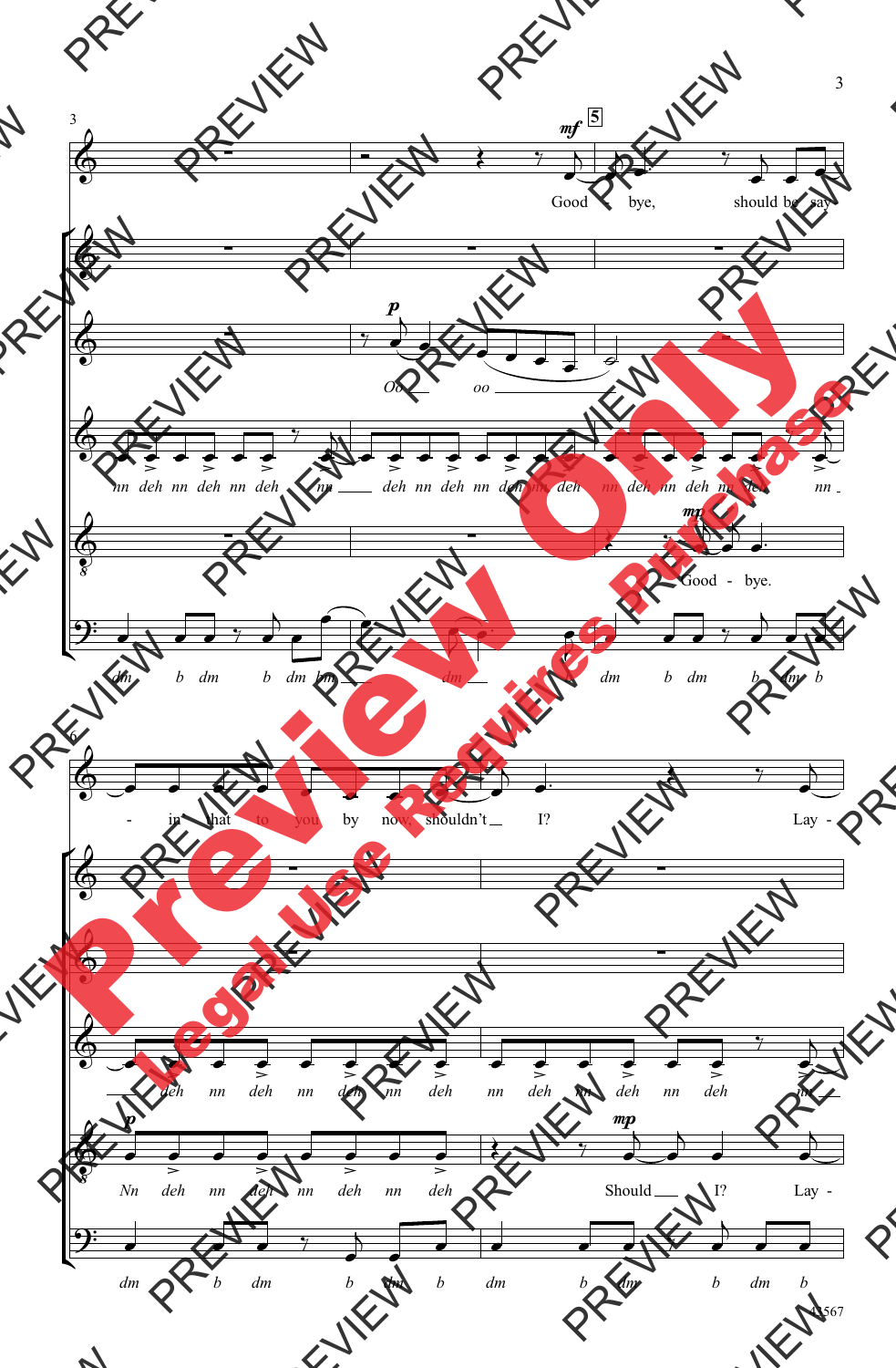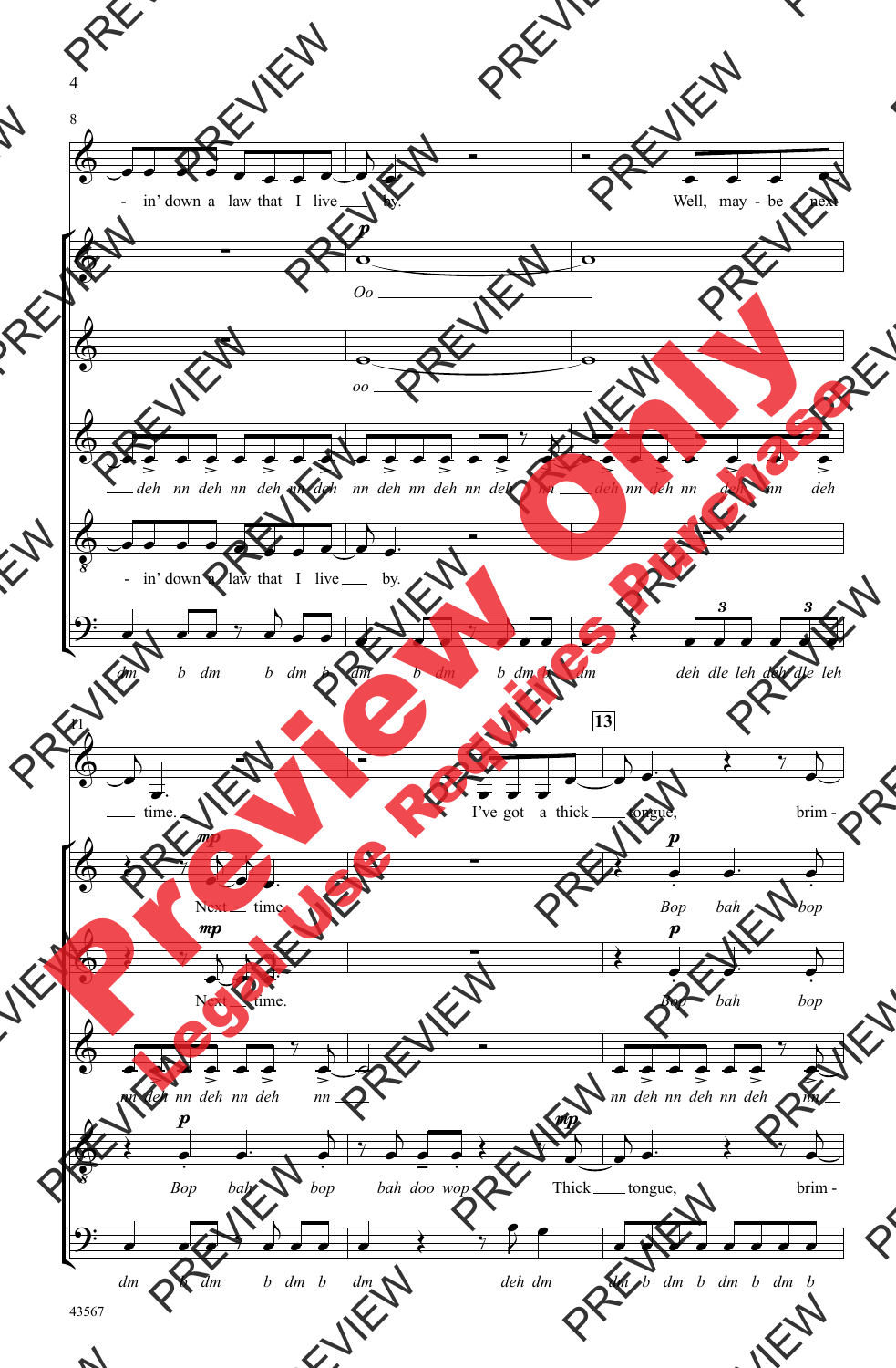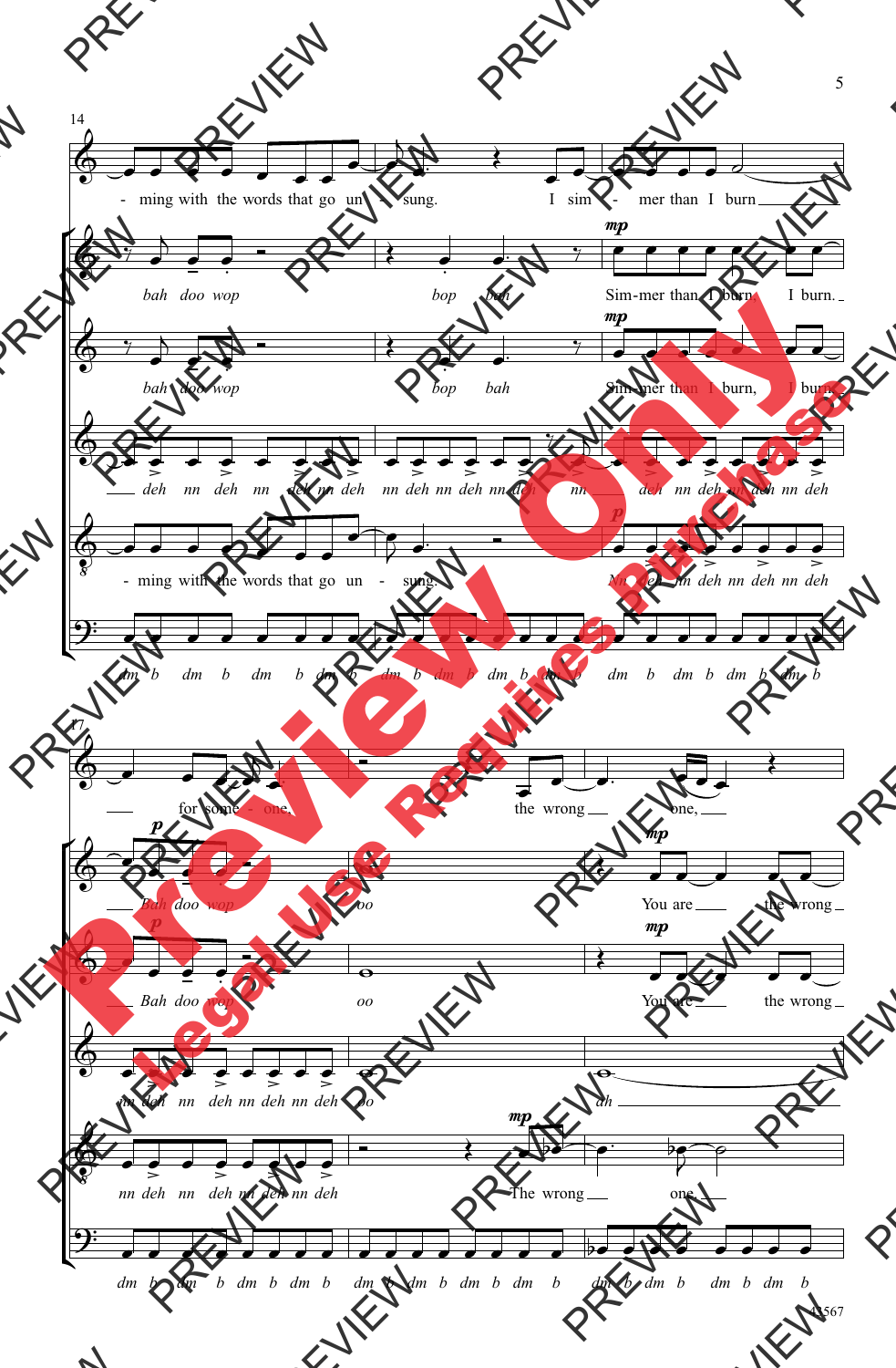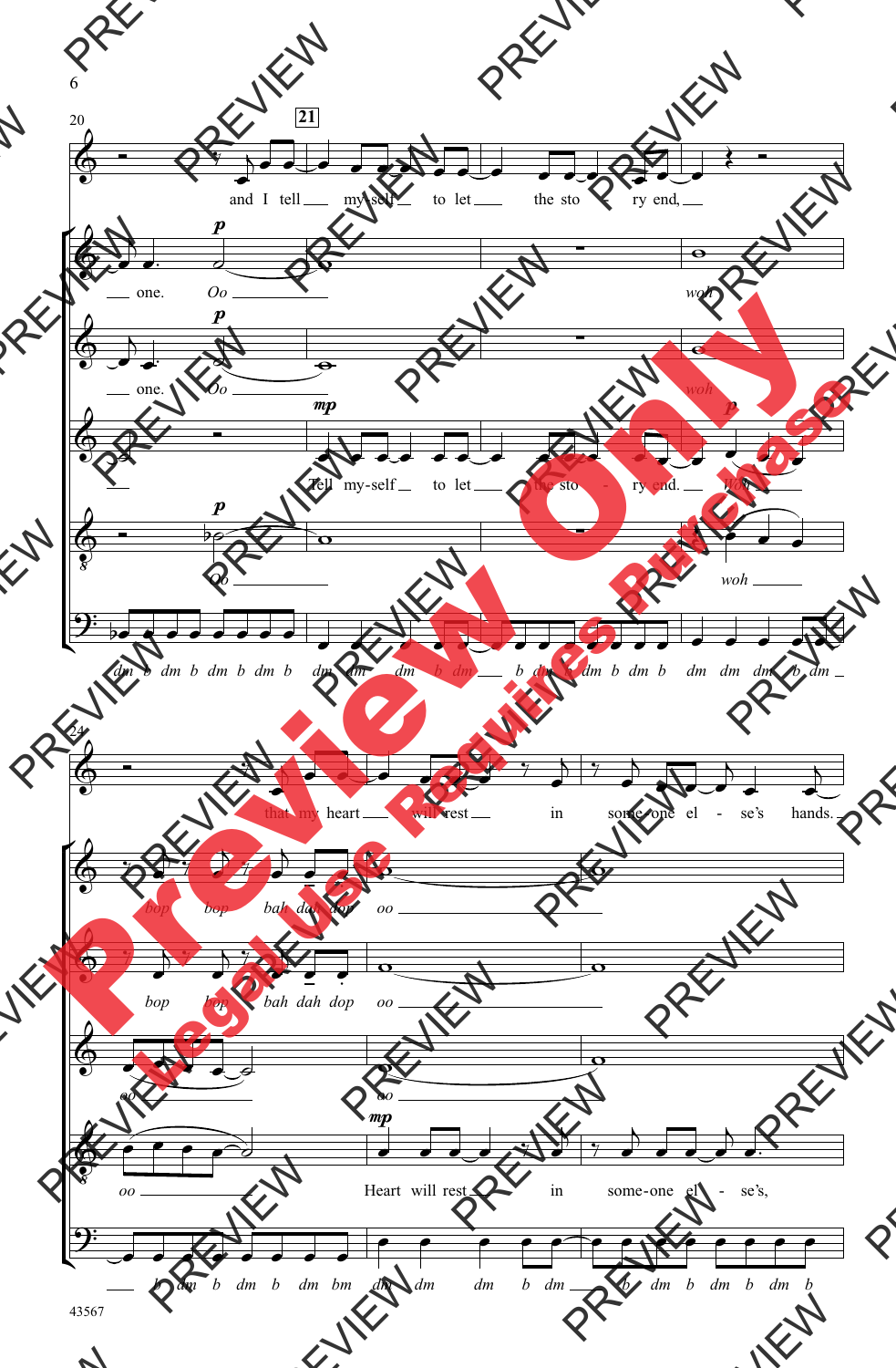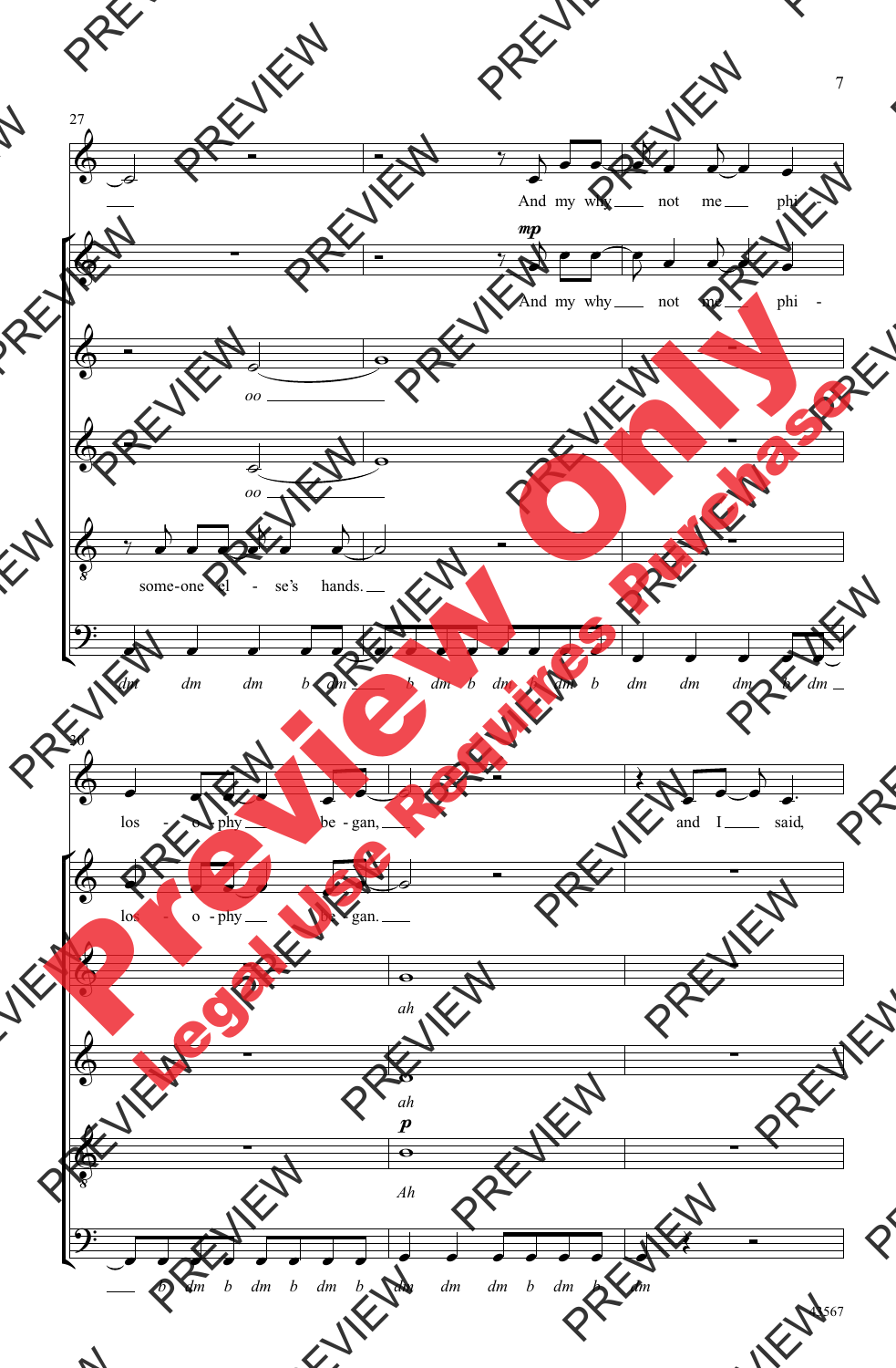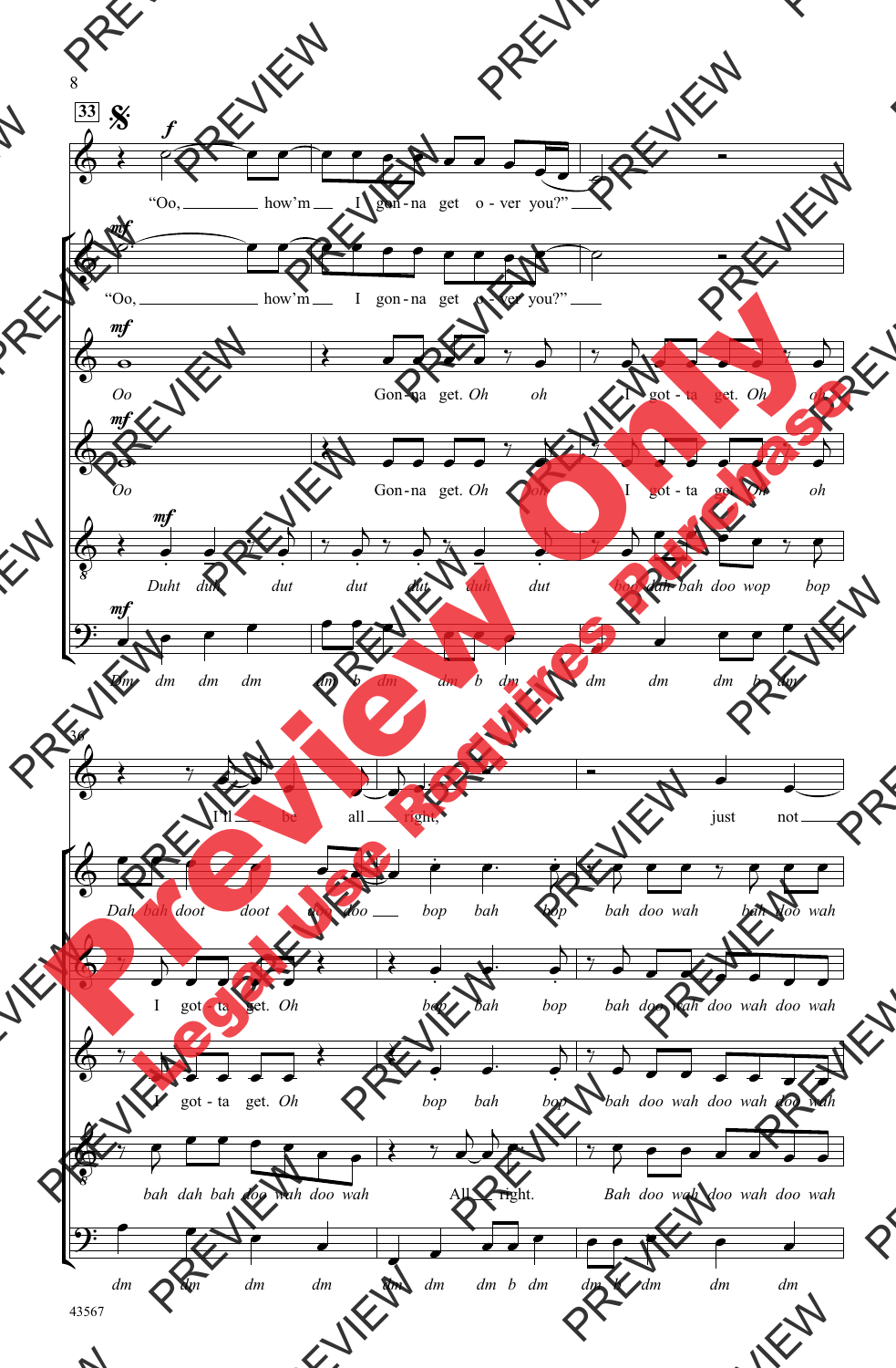

<sup>43567</sup>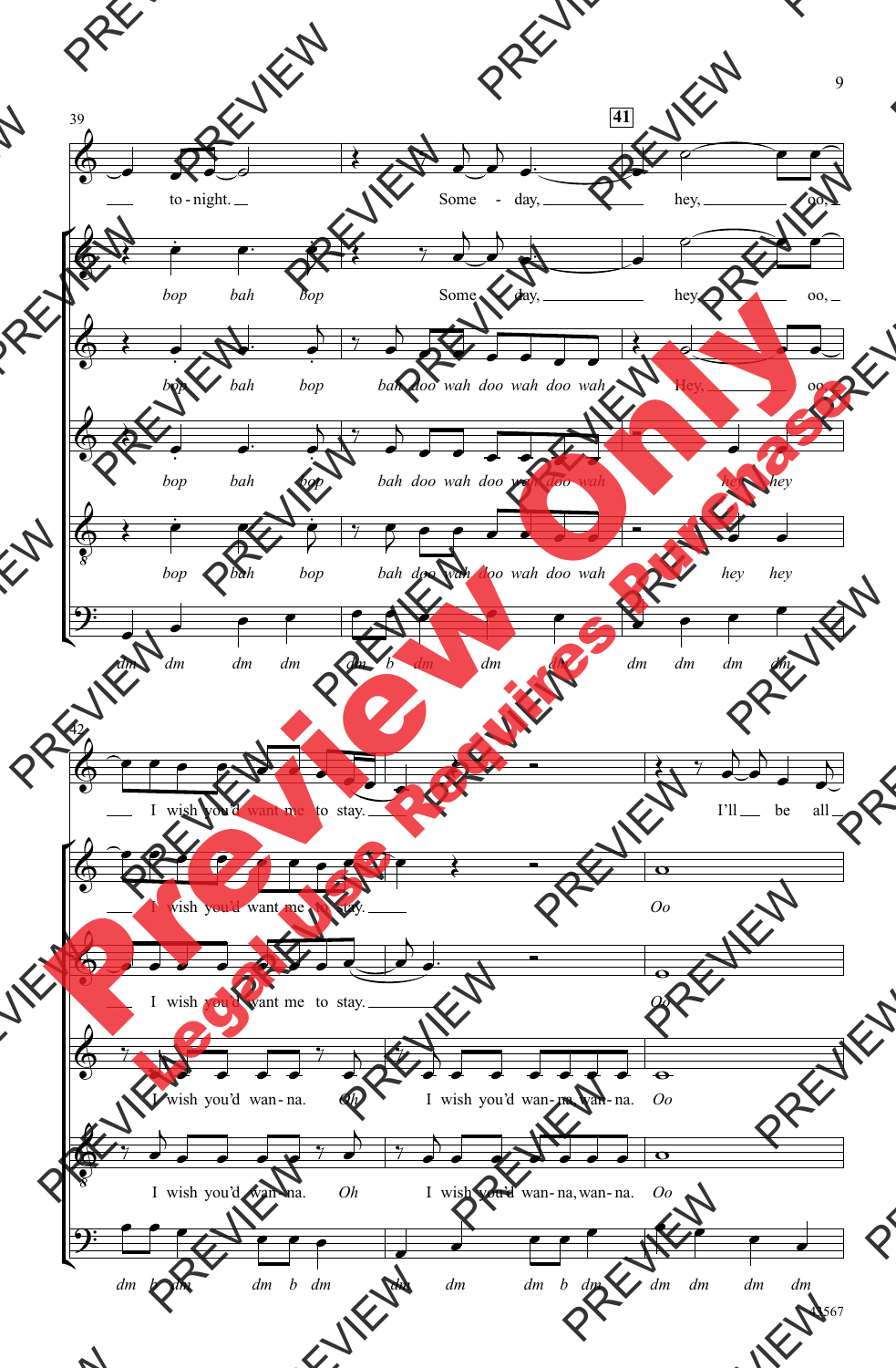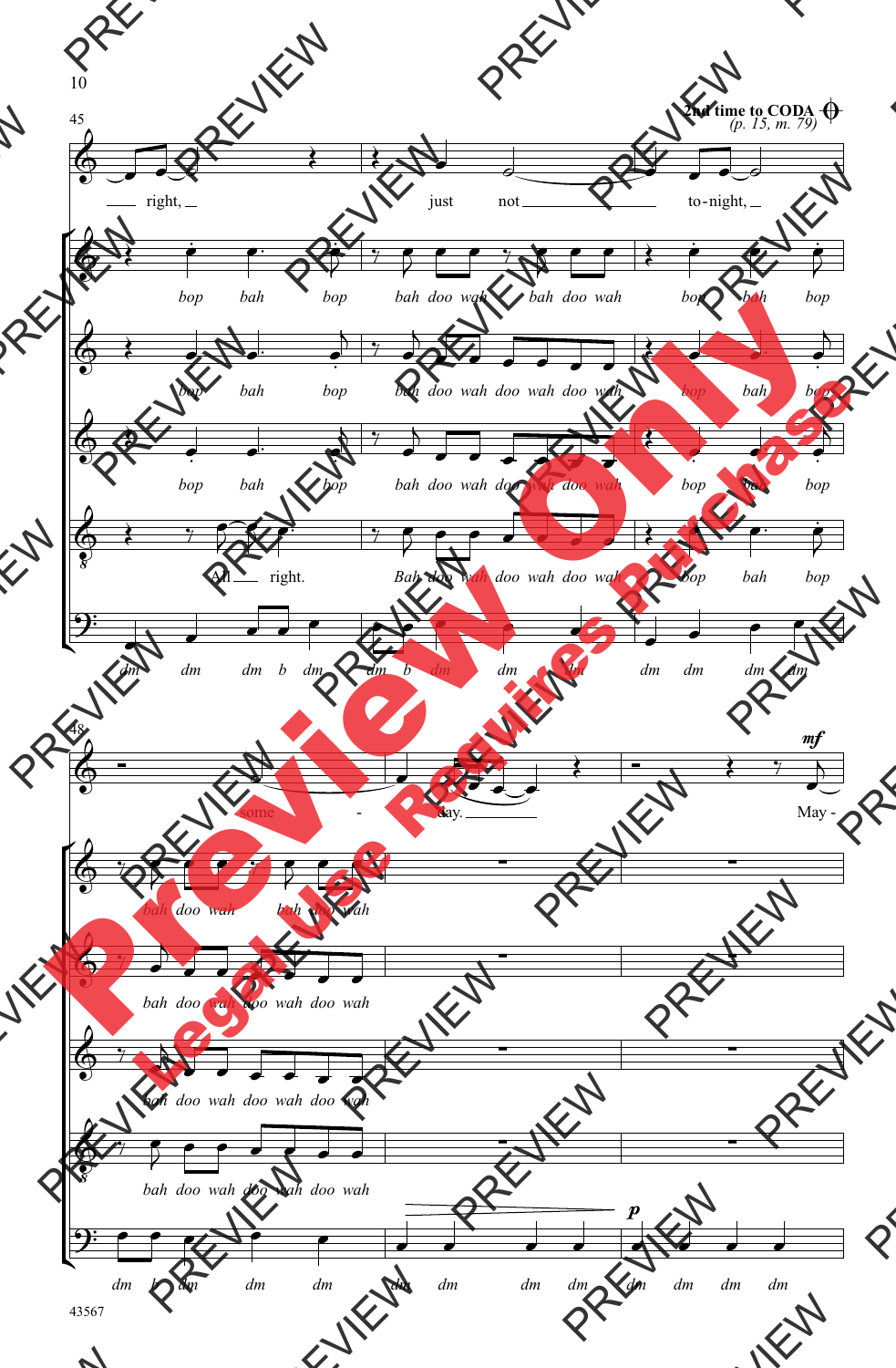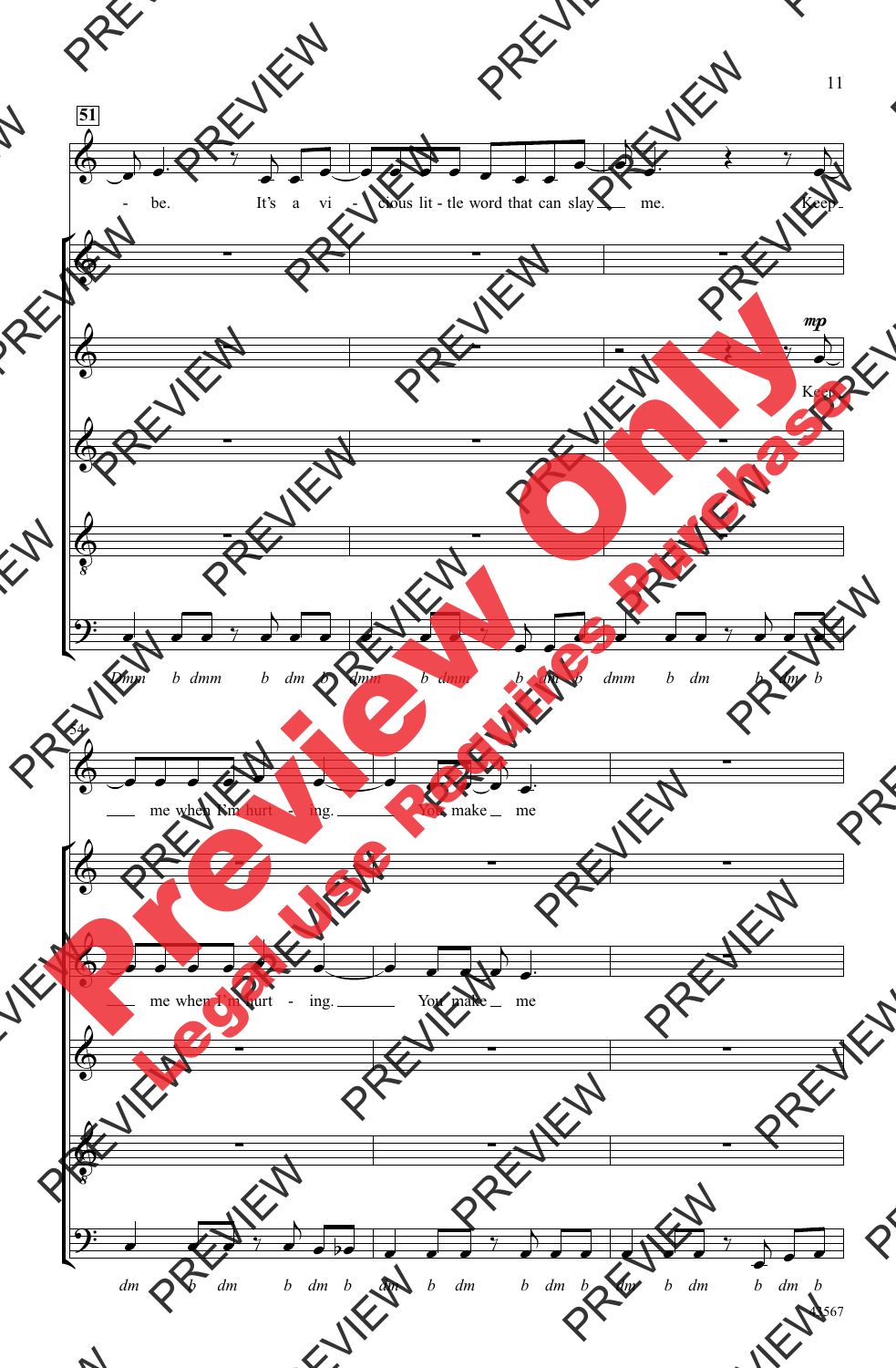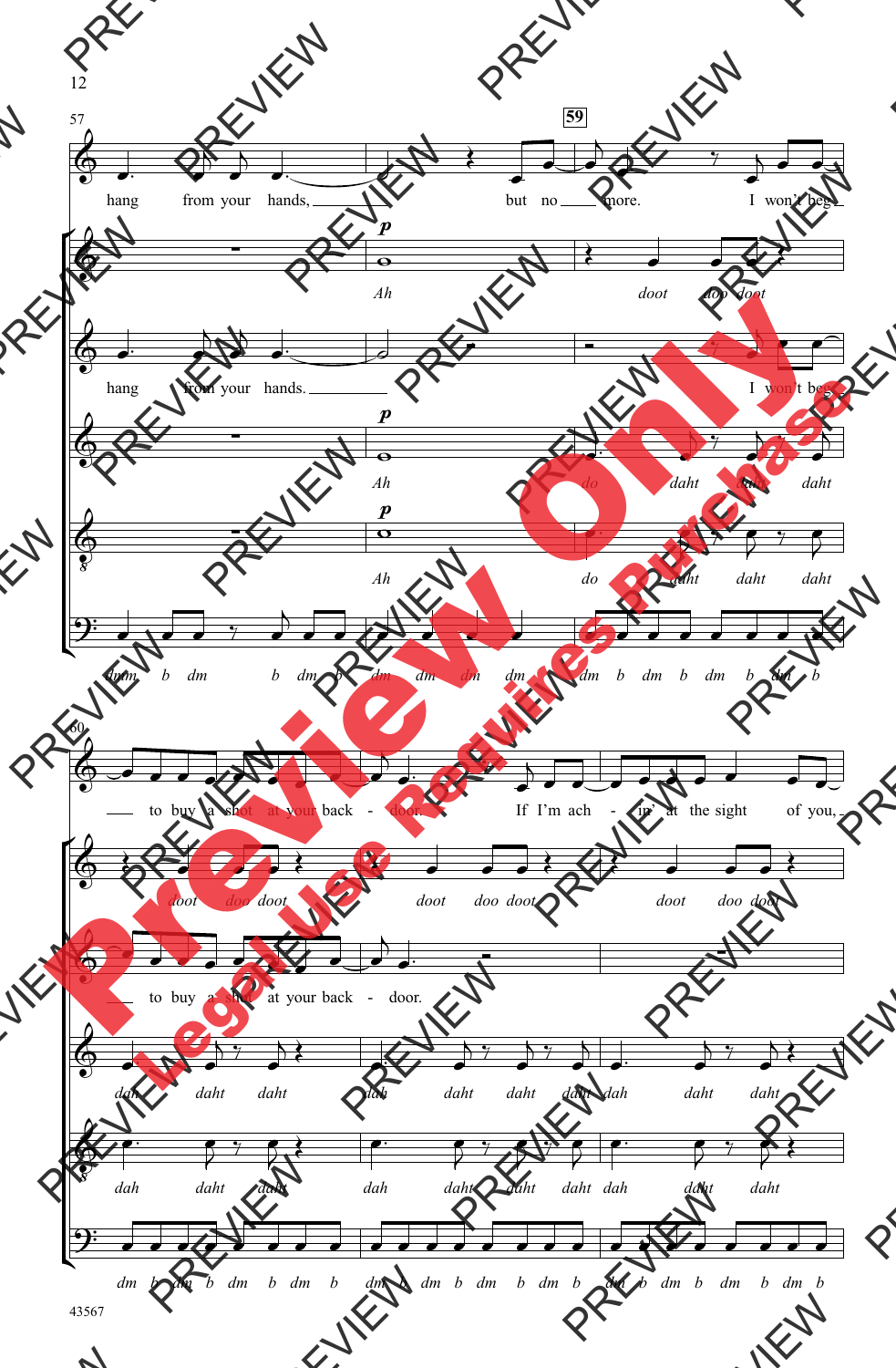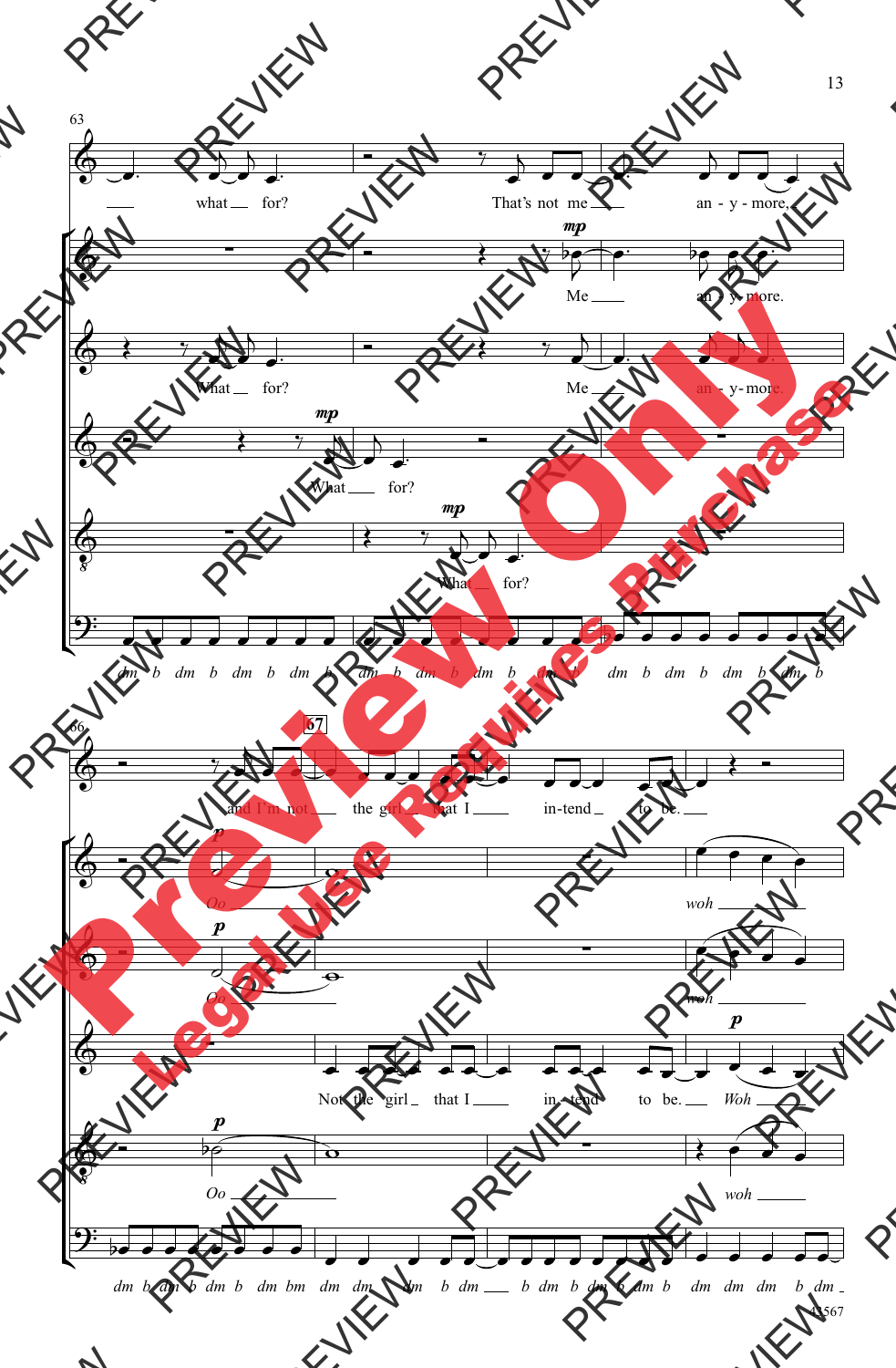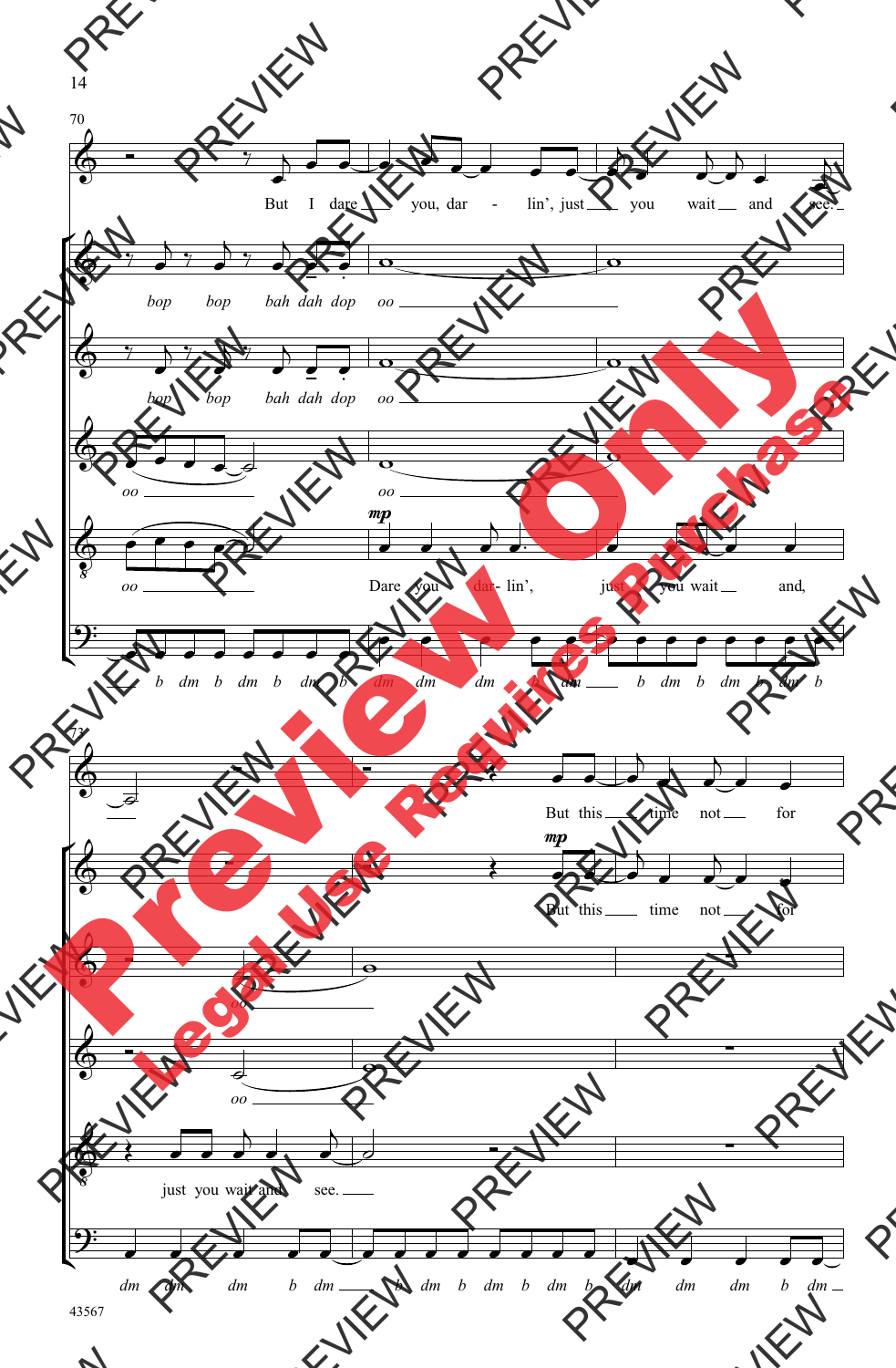

<sup>43567</sup>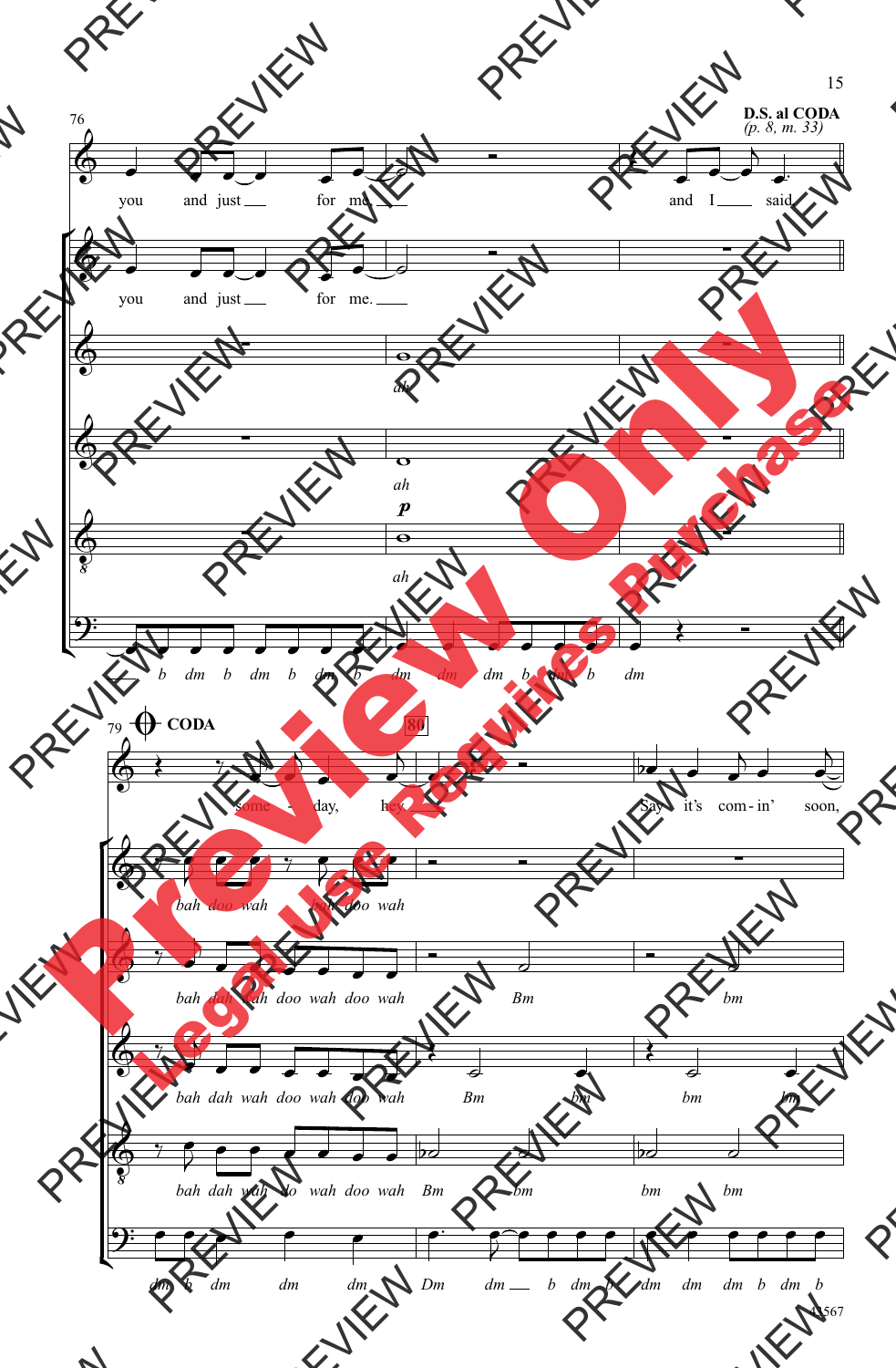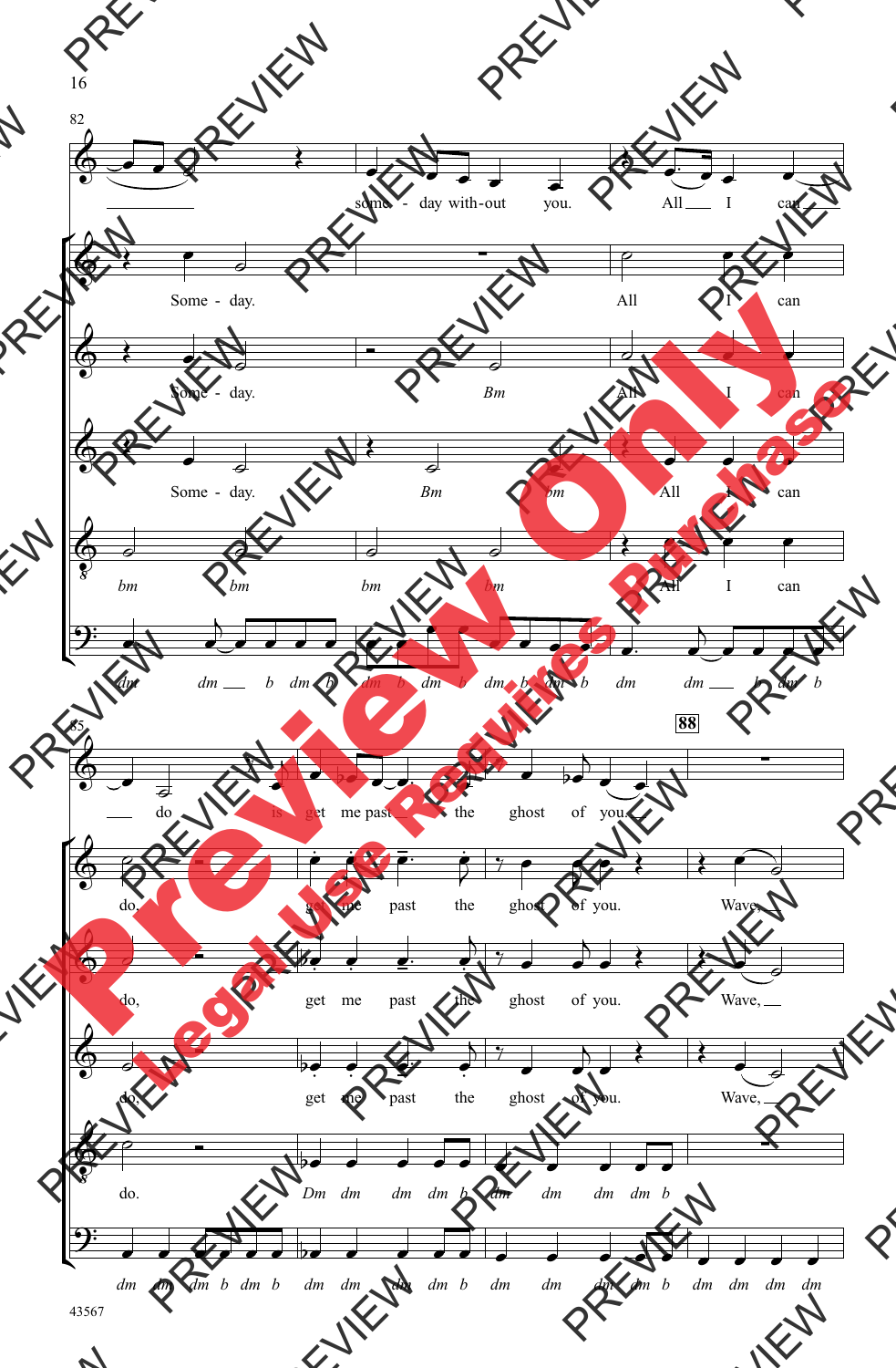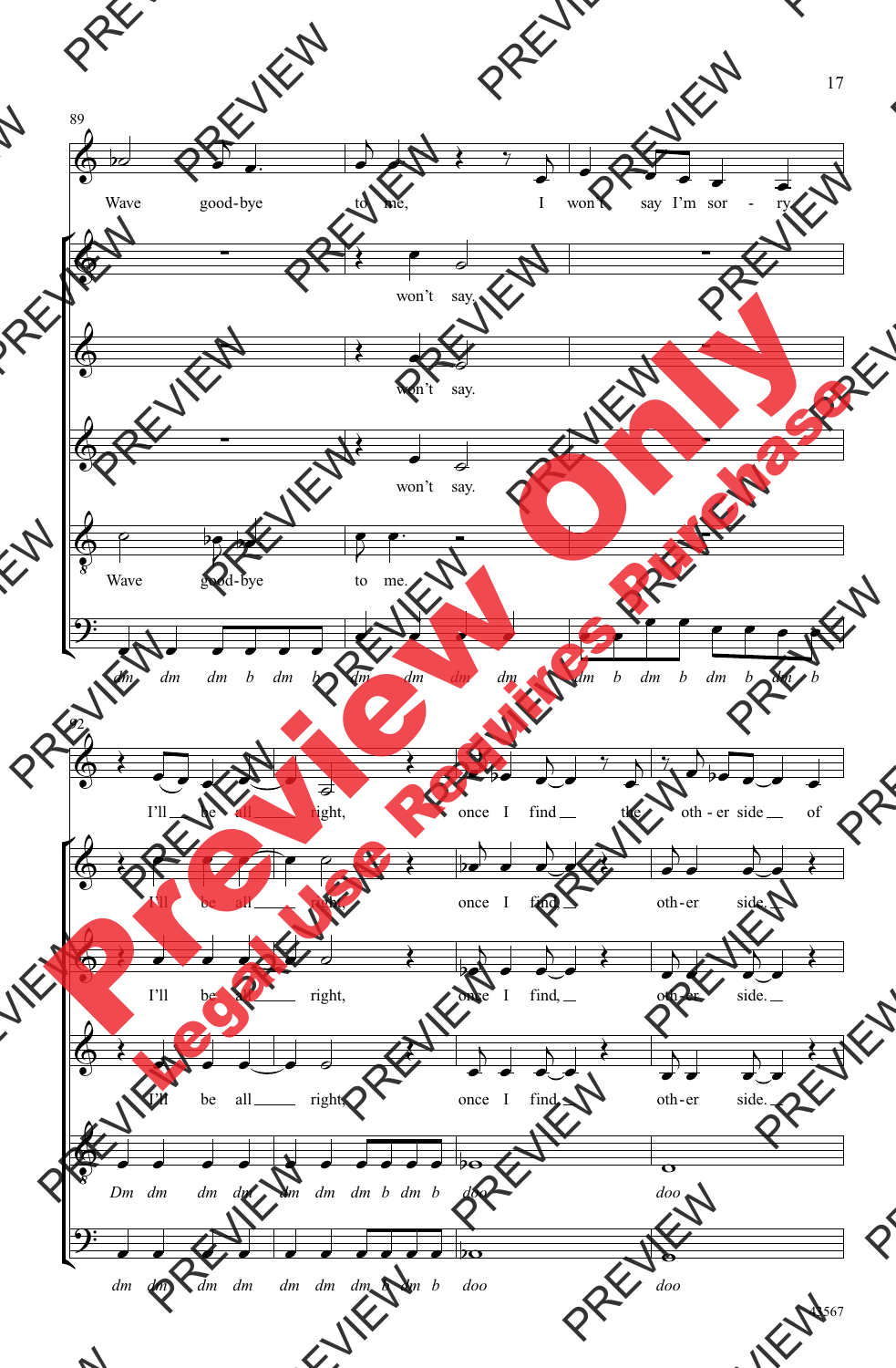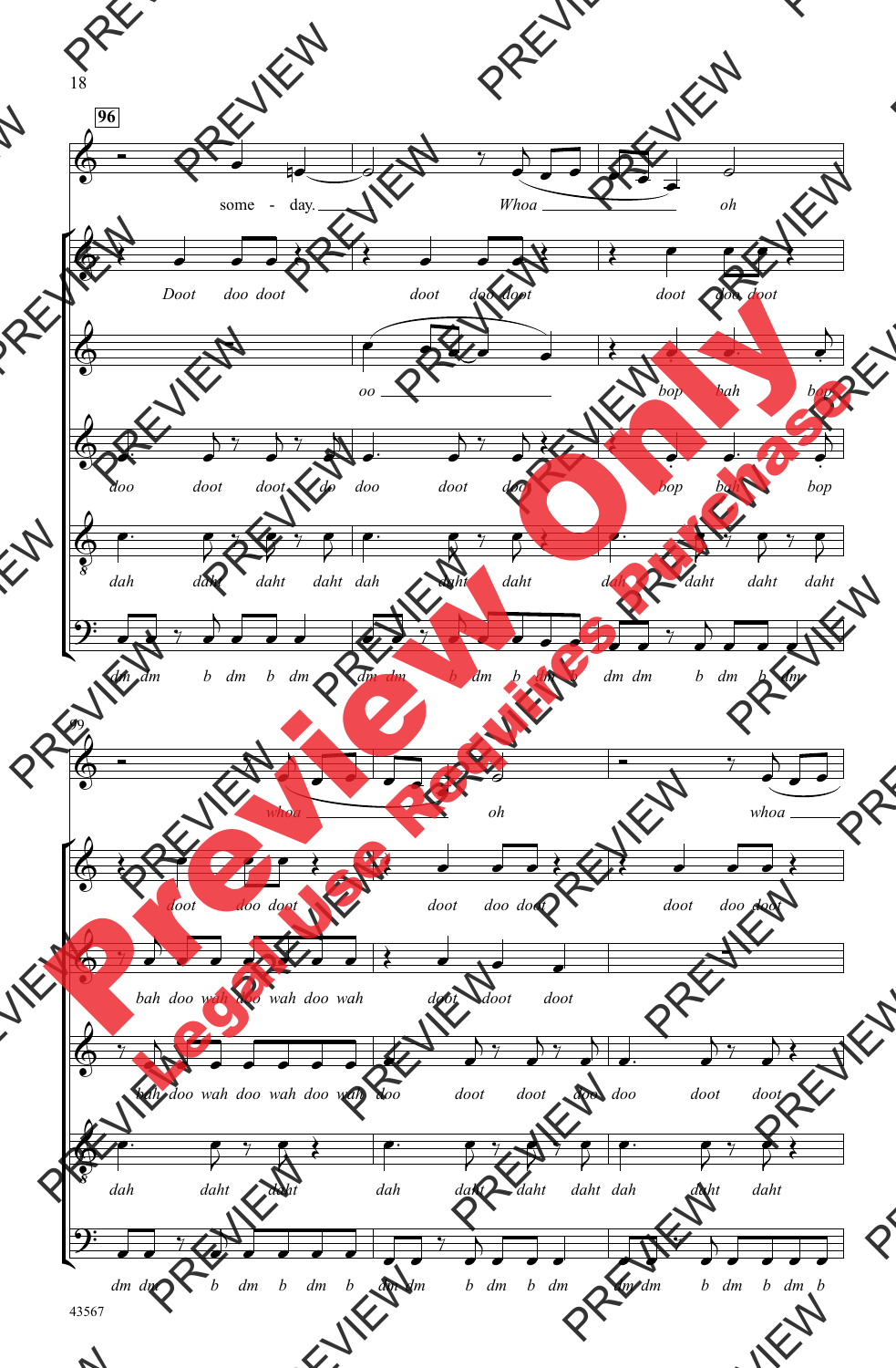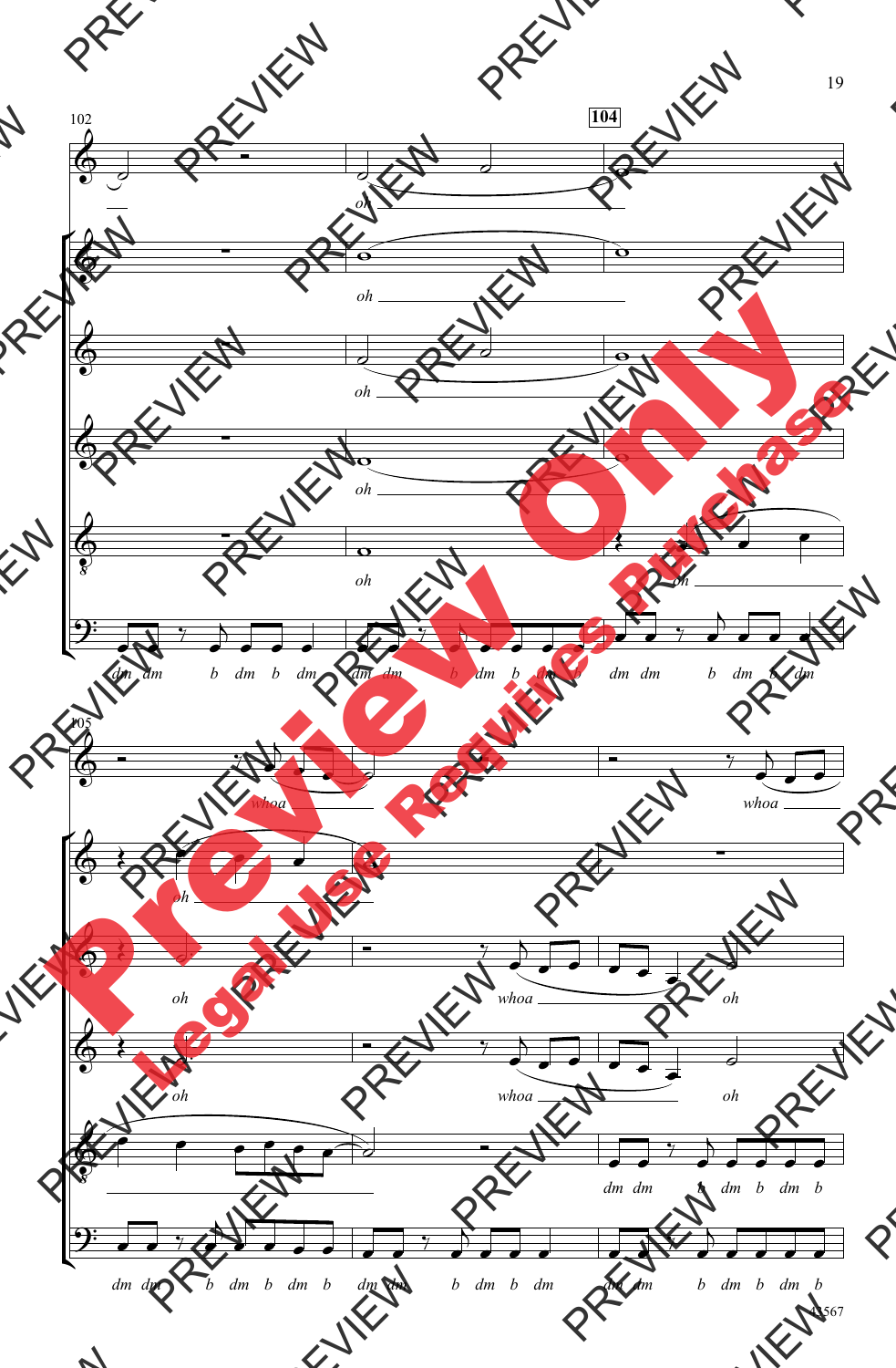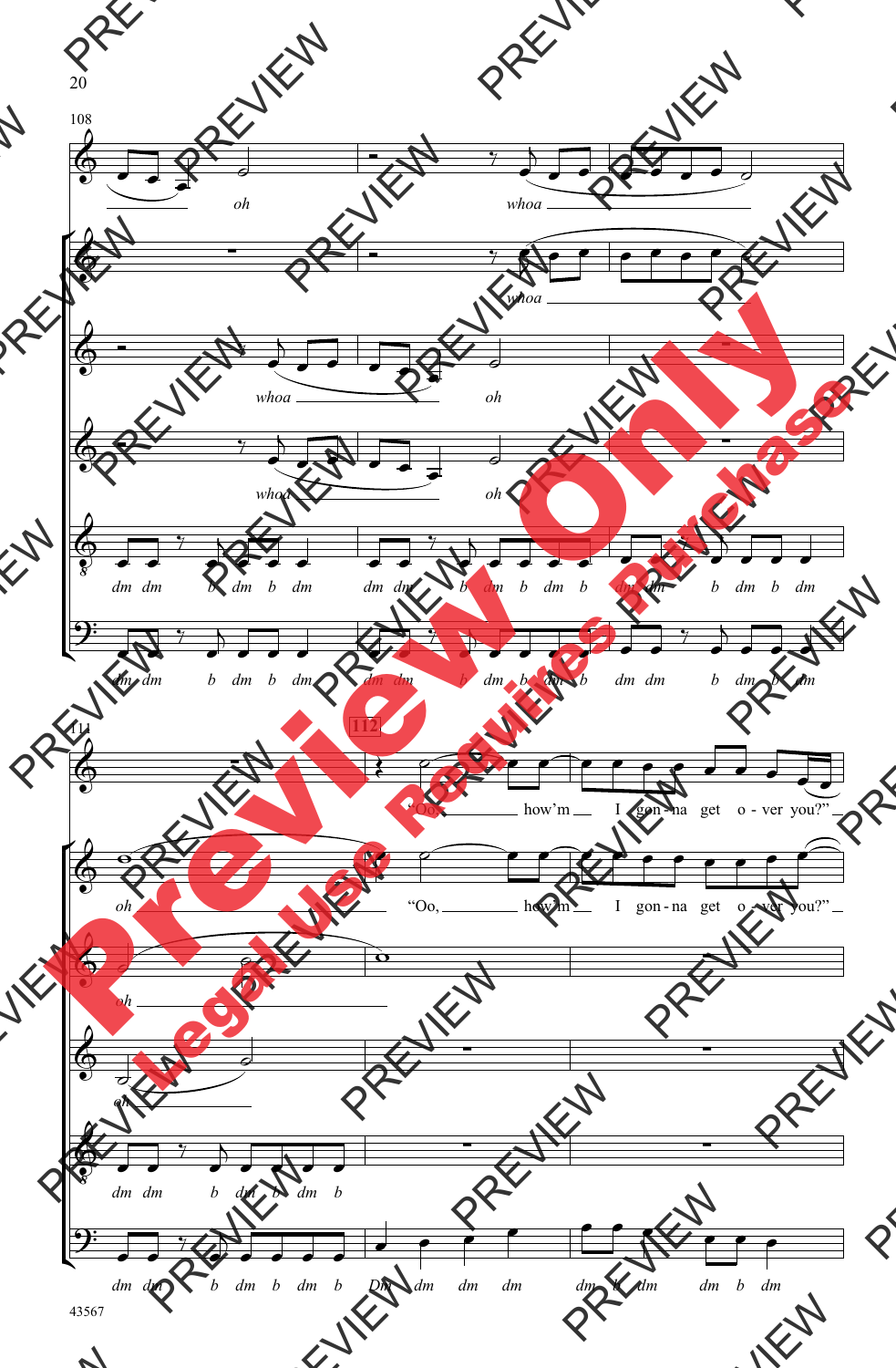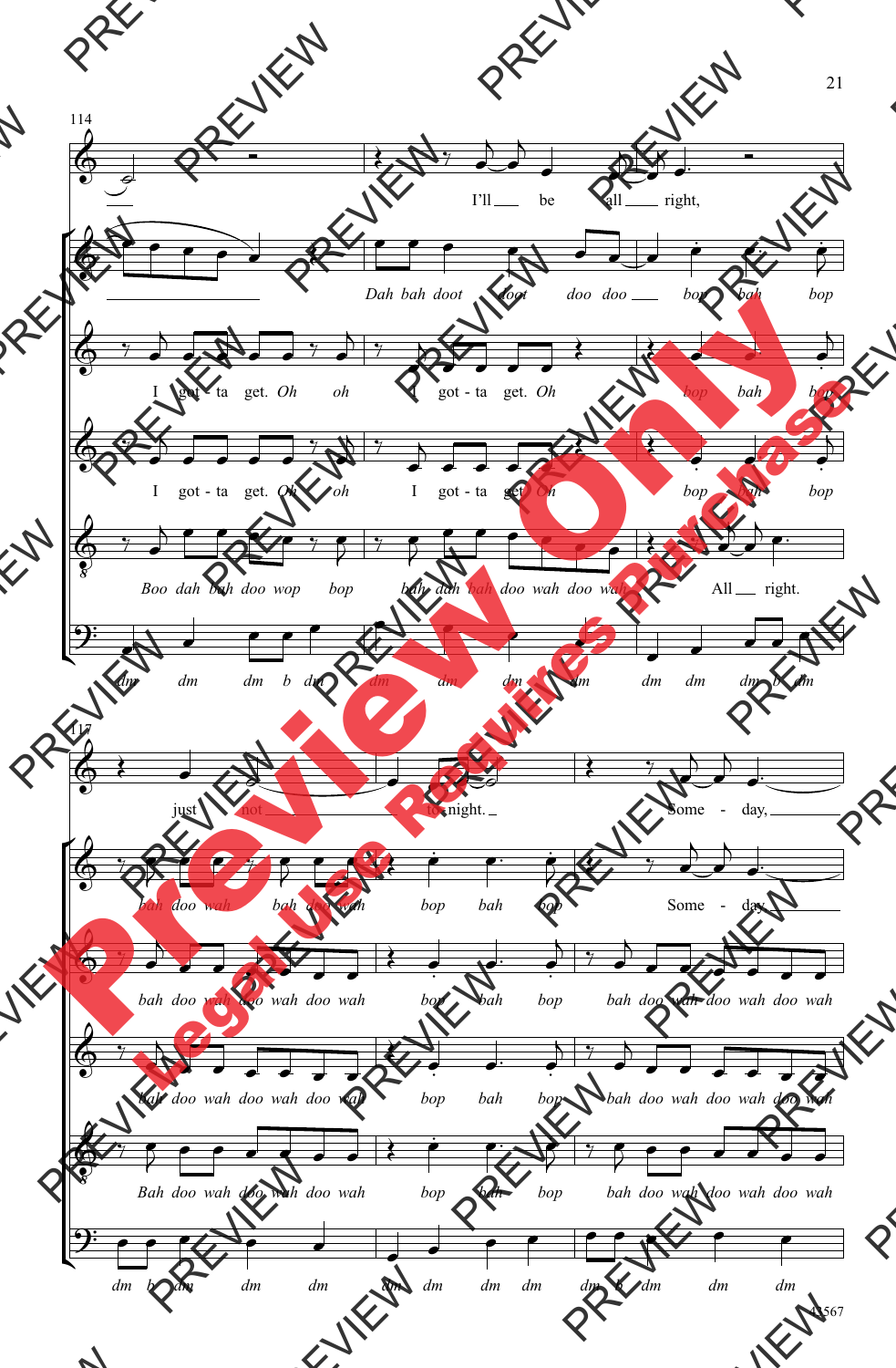